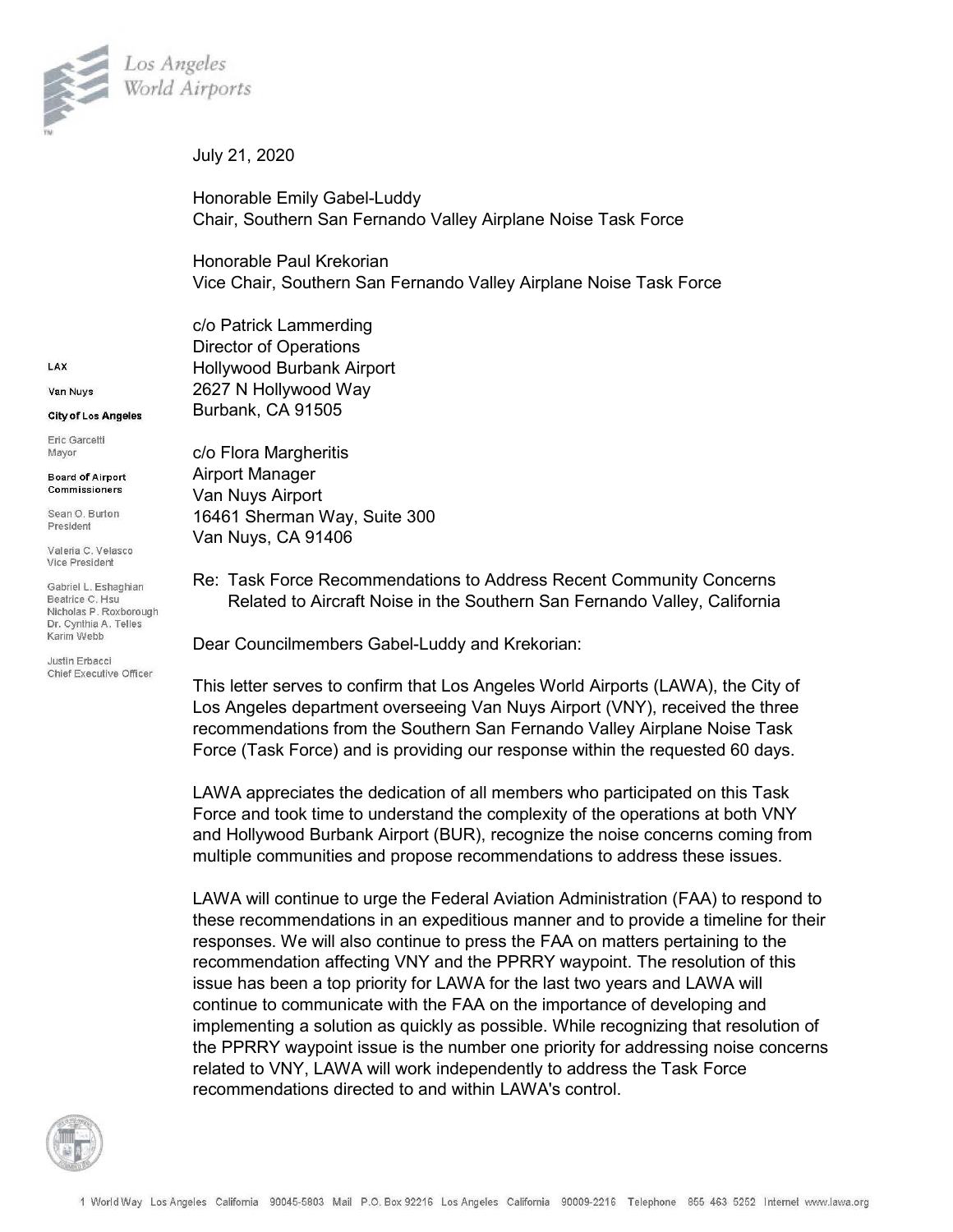Of the 16 approved recommendations, three noted LAWA as one of the agencies responsible for possible implementation. Please see our responses below for each of these recommendations.

# *Recommendation 4:*

*Conduct a study to determine how to obtain the lowest noise levels from aircraft departures from Hollywood Burbank Airport (BUR) Runway 15 and Van Nuys Airport (VNY) Runway 16R in the South San Fernando Valley communities through increased climb gradients, noise abatement departures profile (NADP) procedures, de-rated takeoff procedures, or a combination of the three alternatives.*

*Responsible Entities: Federal Aviation Administration, Burbank-Glendale-Pasadena Airport Authority and Los Angeles World Airports*

# **LAWA Response:**

This Task Force recommendation to conduct a study to determine ways to obtain the lowest noise levels from aircraft departures from BUR Runway 15 and VNY Runway 16R in the South San Fernando Valley communities is feasible. Over the next six months, LAWA will develop the scope for this study, procure a partner to conduct the study and explore funding options, as funding for such a study is not currently identified in the LAWA Fiscal Year 2021 budget. LAWA anticipates initiating the study in Q1 2021.

Understanding the differences in aircraft fleet mix, runway lengths, surrounding terrain and type of land uses under the departure areas for VNY and BUR, these recommended departure techniques may likely yield different results for each airport. However, we plan to collaborate with BUR to ensure that we get the best results and conclusions for the study. Before moving ahead with developing the scope for this study, LAWA would like clarification as to where these "lowest noise levels" are to be achieved since changes to the existing recommended departure procedures could actually increase departure noise levels in communities currently benefitting from them. Under the federal Part 150 Airport Noise Compatibility Planning regulation, only those procedures that show a benefit within the noise impact boundary (65 CNEL contour) would be considered for FAA approval.

LAWA already has a noise abatement program in place at VNY (Quiet Jet Departure Program) that requests pilots use recommended departure techniques to reduce jet departure noise affecting communities close to the airport. Under this voluntary program established in 1994, pilots agree to use noise abatement techniques, within adequate safety margins, as established in manufacturers' operating manuals or the National Business Aviation Association Noise Abatement Program. This program has been very successful by assisting LAWA in reducing the VNY noise impact boundary (65 CNEL contour) and is one of the key criteria for the annual VNY Friendly Flyer Awards.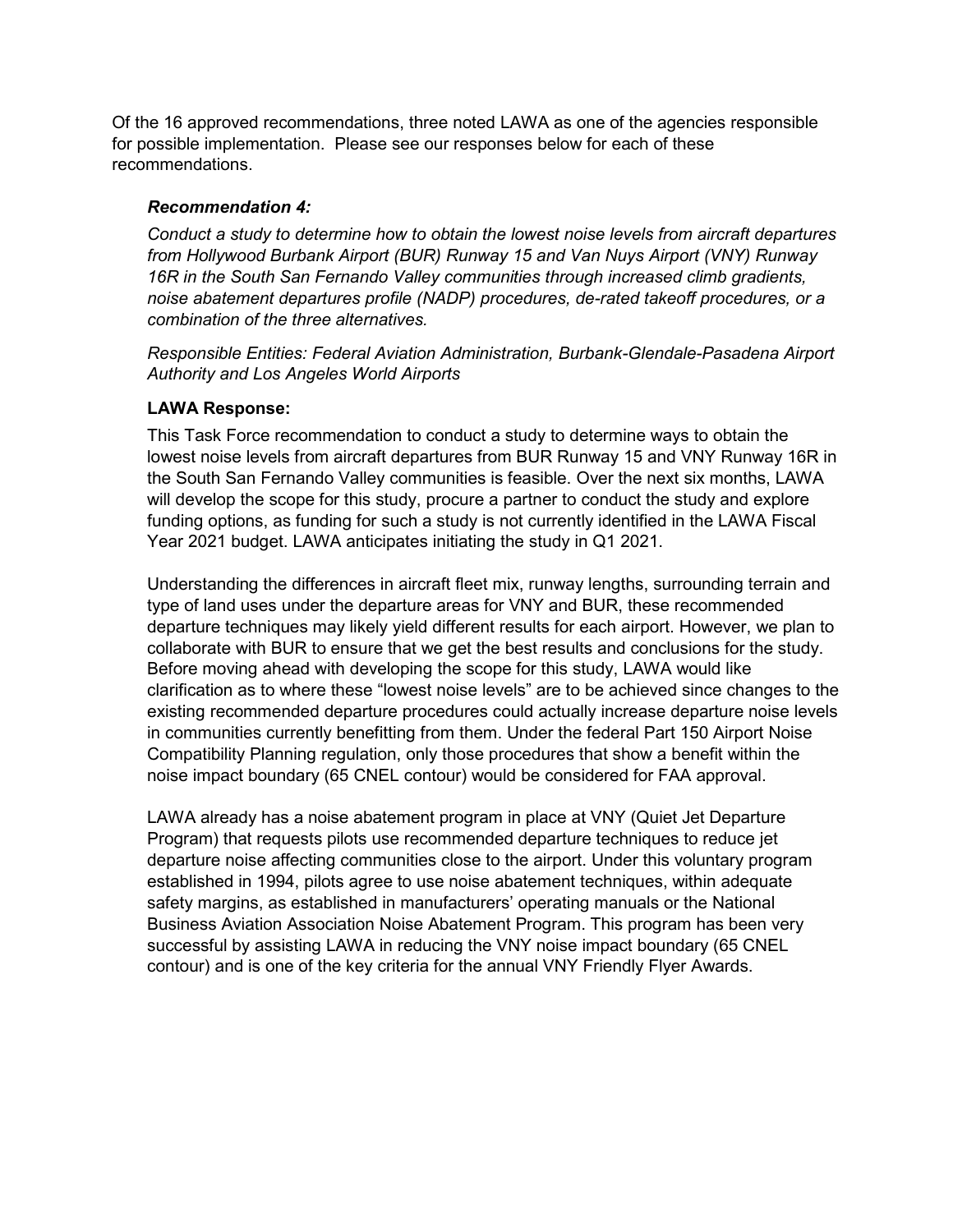## *Recommendation 10:*

*Restrict the hours of the Customs and Border Protection Office at Van Nuys Airport (VNY).*

*Responsible Entities: Department of Homeland Security (DHS) and Los Angeles World Airport (LAWA)*

# **LAWA Response:**

This recommendation is feasible and LAWA has started the process for implementation. Restricting the hours of the US Customs and Border Protection (CBP) for arriving international flights at VNY will require a revision to the Memorandum of Agreement (MOA) between LAWA and CBP. LAWA submitted a letter dated June 25, 2020, to the CBP Area Port Director requesting they initiate steps to revise the MOA and, in the interim, implement a temporary schedule to close the CBP office at VNY on or before 10 p.m. on all days.

The CBP has informed LAWA they will begin the process to revise the MOA, which could take up to six months and will require approval of the Board of Airport Commissioners. In the interim, the CBP recently informed LAWA that they will implement the temporary schedule (closure by 10 p.m. on all days) beginning August 2, 2020. This schedule will be in effect until the MOA is fully executed. LAWA will send a follow-up correspondence to the Task Force when the temporary schedule is implemented and again when the revised MOA is finalized.

## *Recommendation 14:*

*Maintain and update when and if necessary the Noise Exposure Map (NEM) and Noise Compatibility Program (NCP) at Hollywood Burbank Airport (BUR) and Van Nuys Airport (VNY) in order to continue to provide noise mitigation to all potentially eligible property owners and continue to monitor the aircraft operations and associated noise levels throughout the San Fernando Valley communities. The NCPs will specifically consider preferential runway use programs in a coordinated approach at both airports to determine whether more northerly flow provides noise benefits. The NCP at BUR will also analyze Runway 33 arrivals to limit the use of the flight path some operators use to arrive over the Santa Monica Mountains.*

*Responsible Entities: The Burbank-Glendale-Pasadena Airport Authority and Los Angeles World Airports*

## **LAWA Response:**

This recommendation to maintain and update when and if necessary the NEM and NCP at VNY in order to continue to provide noise mitigation and monitor aircraft operations and associated noise levels is feasible and, in fact, has already been implemented by LAWA staff. LAWA continues to monitor the VNY Part 150 NEM and NCP as well as the effectiveness of all the current VNY noise abatement programs.

LAWA actually initiated a sound insulation program to mitigate residential dwellings within the VNY noise impact boundary (65 CNEL contour) years before submitting the initial VNY